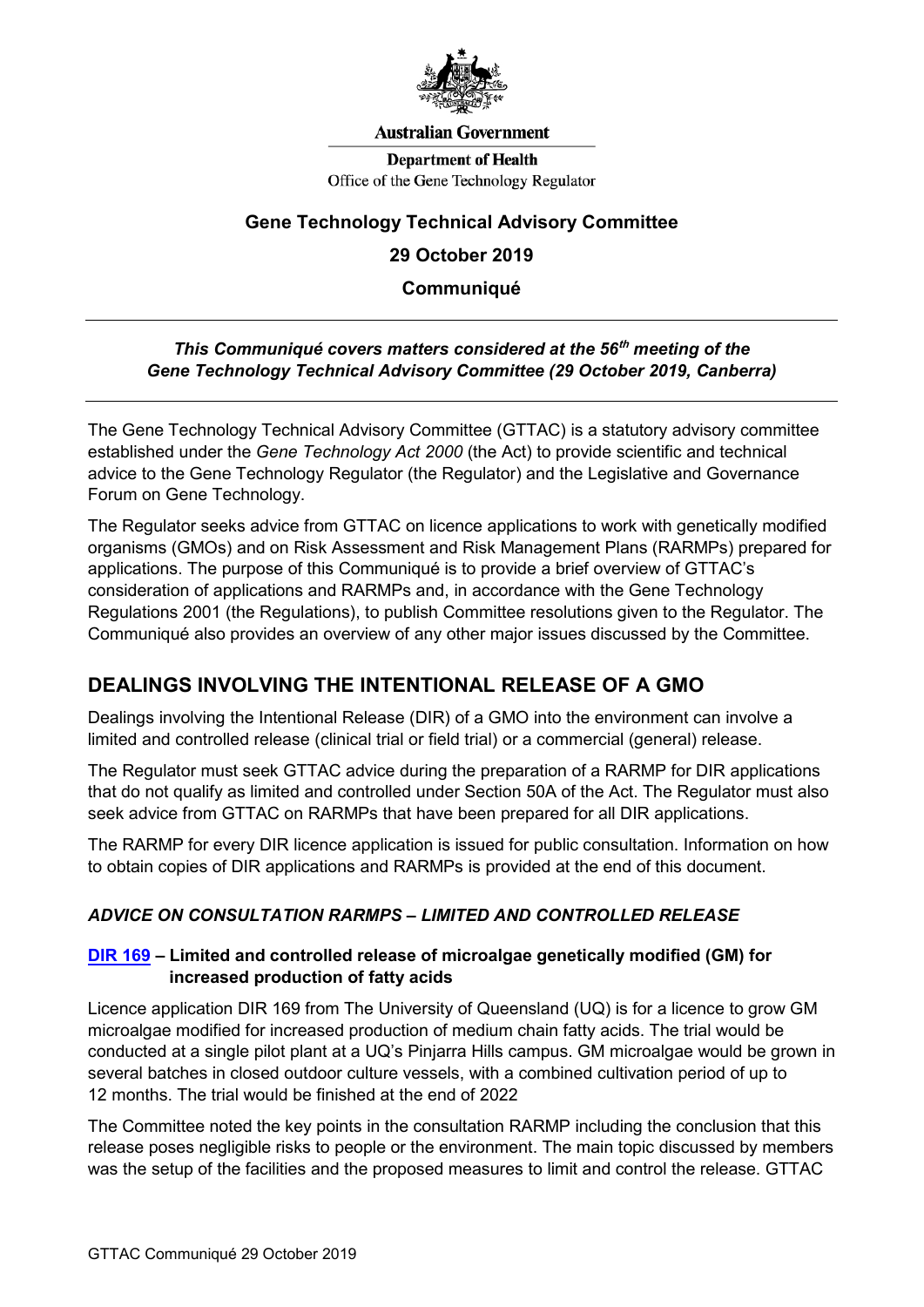noted that the OGTR intended to visit the facilities before finalising the RARMP to ensure the draft licence conditions are appropriate.

The Committee also discussed the genetic modifications and their possible effect on the phenotype of the GM microalgae, including growth rate and fatty acid profile.

GTTAC agreed to the following resolutions.

### **Resolutions**

- The Committee agrees with the overall conclusions of the RARMP.
- The Regulator should further consider the requirements for containing the GMOs to the trial site.
- The Regulator should further consider additional phenotypic information for the GMO and whether there is potential for adverse human health and environmental effects.

### **[DIR 170](http://www.ogtr.gov.au/internet/ogtr/publishing.nsf/Content/DIR170) – Trial of genetically modified vaccines against Ross River virus infection in horses**

Licence application DIR 170 from UQ is for a trial of three live GM vaccines for protection of horses against *Ross River virus* infection. The proposed trial would be conducted at the UQ Gatton campus in the Lockyer Valley over a period of four years. Up to 40 horses would be vaccinated in the trial.

The Committee noted the key points in the consultation RARMP including the conclusion that this release poses negligible risks to people or the environment. GTTAC discussed the potential for recombination and noted that screening the horses for the presence of *Ross River virus* or other viruses would take place up to seven days before the trial commenced, leaving a window where infection with another virus could occur undetected. Nevertheless, members agreed that coinfection of the same cell with another virus capable of recombining with the GMO is very unlikely.

GTTAC discussed the potential for accidental exposure to the GMO and suggested considering the risk to people with conditions such as dermatitis. Other topics briefly considered by the Committee included cleaning measures and the low likelihood of shedding the GMO or lesion formation.

GTTAC agreed to the following resolutions.

### **Resolutions**

- The Committee agrees with the overall conclusions of the RARMP
- The Regulator should consider whether people with wounds or active dermatitis should be excluded from administering the vaccine
- The Regulator should further consider whether additional control measures are required to minimise potential recombination, especially where ross river virus infection may occur after the screening process.

# **OTHER ADVICE**

#### **Post-release review**

The Committee was informed of a post-release review of Roundup Ready® canola recently conducted by the OGTR. GTTAC advice was sought on the following issues.

- Is there additional relevant information that should be considered?
- Does the Committee agree with the overall conclusion of the risk analysis review?